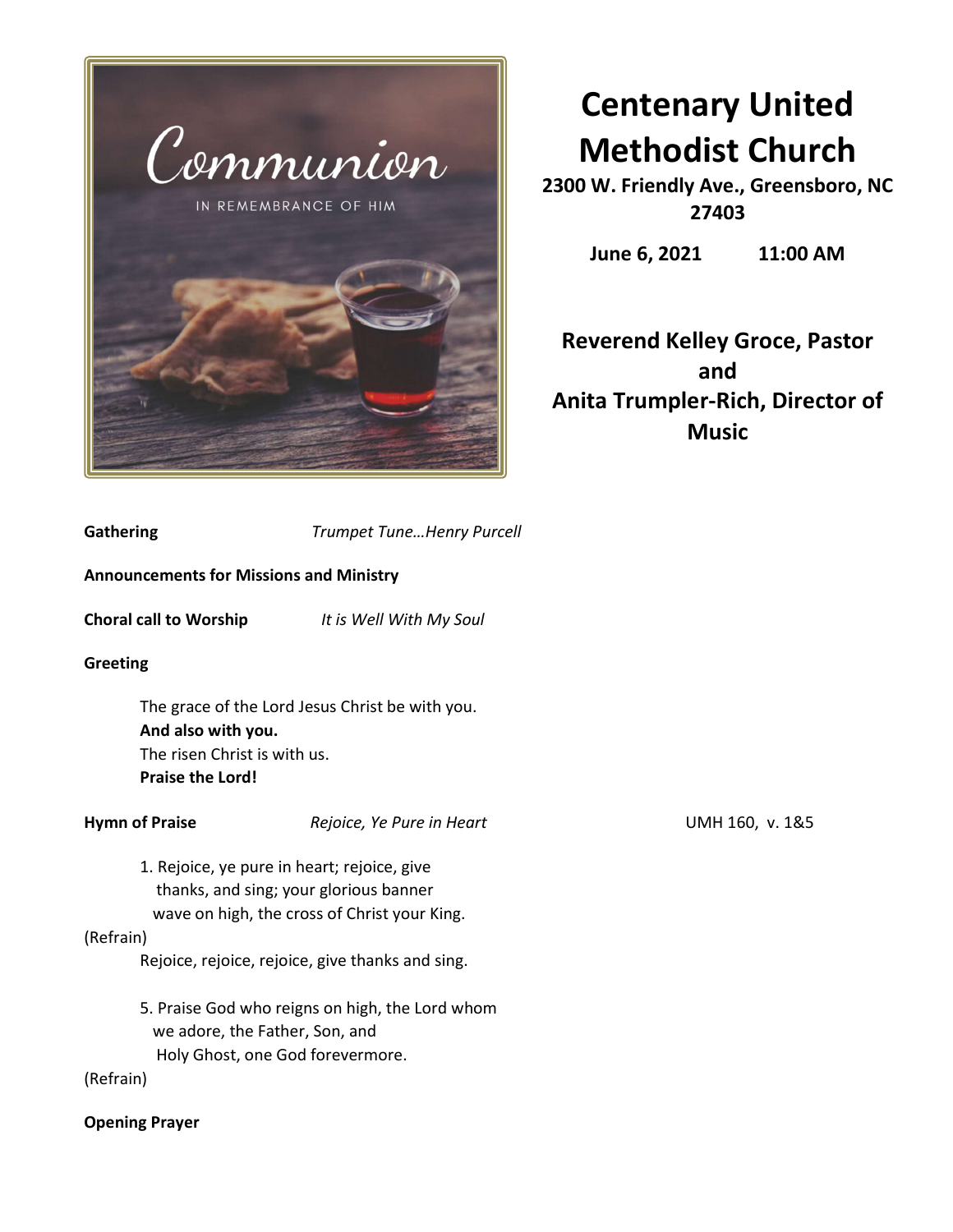Almighty God, to you all hearts are open, all desires known, and from you no secrets are hidden. Cleanse the thoughts of our hearts by the inspiration of your Holy Spirit, that we may perfectly love you, and worthily magnify your holy name, through Christ our Lord. Amen.

| PRAYER FOR ILLUMINATION* |
|--------------------------|
|--------------------------|

Lord, open our hearts and minds by the power of your Holy Spirit, that, as the Scriptures are read and your Word proclaimed, we may hear with joy what you say to us today. Amen.

| <b>Scripture Lessons:</b>   | Genesis 8:20, Psalm 30: 2, 11-12, I Thessalonians 5: 16-18 |                          |
|-----------------------------|------------------------------------------------------------|--------------------------|
| Sermon                      | <b>Gratitude and the Unexpected Gifts</b>                  | <b>Rev. Kelley Groce</b> |
| <b>Response to the Word</b> | <b>The Apostles Creed</b>                                  |                          |

I believe in God, the Father Almighty, maker of heaven and earth.

I believe in Jesus Christ, his only Son, our Lord: who was conceived by the Holy Spirit, born of the Virgin Mary, suffered under Pontius Pilate, was crucified, died, and buried; On the third day he rose from the dead; he ascended into heaven, and sitteth at the right hand of God the Father Almighty, from thence he shall come to judge the quick and the dead. I believe in the Holy Spirit, the holy catholic\* church, the communion of saints, the forgiveness of sins, the resurrection of the body, and the life everlasting. Amen.

Anthem Now the Silence

Concerns and Prayers\*

Pastoral Prayer

Invitation

Christ our Lord invites to his table all who love him, who earnestly repent of their sin and seek to live in peace with one another. Therefore, let us confess our sin before God and one another.

# CONFESSION AND PARDON.

Merciful God, we confess that we have not loved you with our whole heart. We have failed to be an obedient church. We have not done your will, we have broken your law, we have rebelled against your love, we have not loved our neighbors, and we have not heard the cry of the needy. Forgive us, we pray. Free us for joyful obedience, through Jesus Christ our Lord. Amen.

### All pray in silence.

Leader to People: Hear the good news: Christ died for us while we were yet sinners; that proves God's love toward us. In the name of Jesus Christ, you are forgiven! People to Leader: In the name of Jesus Christ, you are forgiven! Leader and People: Glory to God. Amen.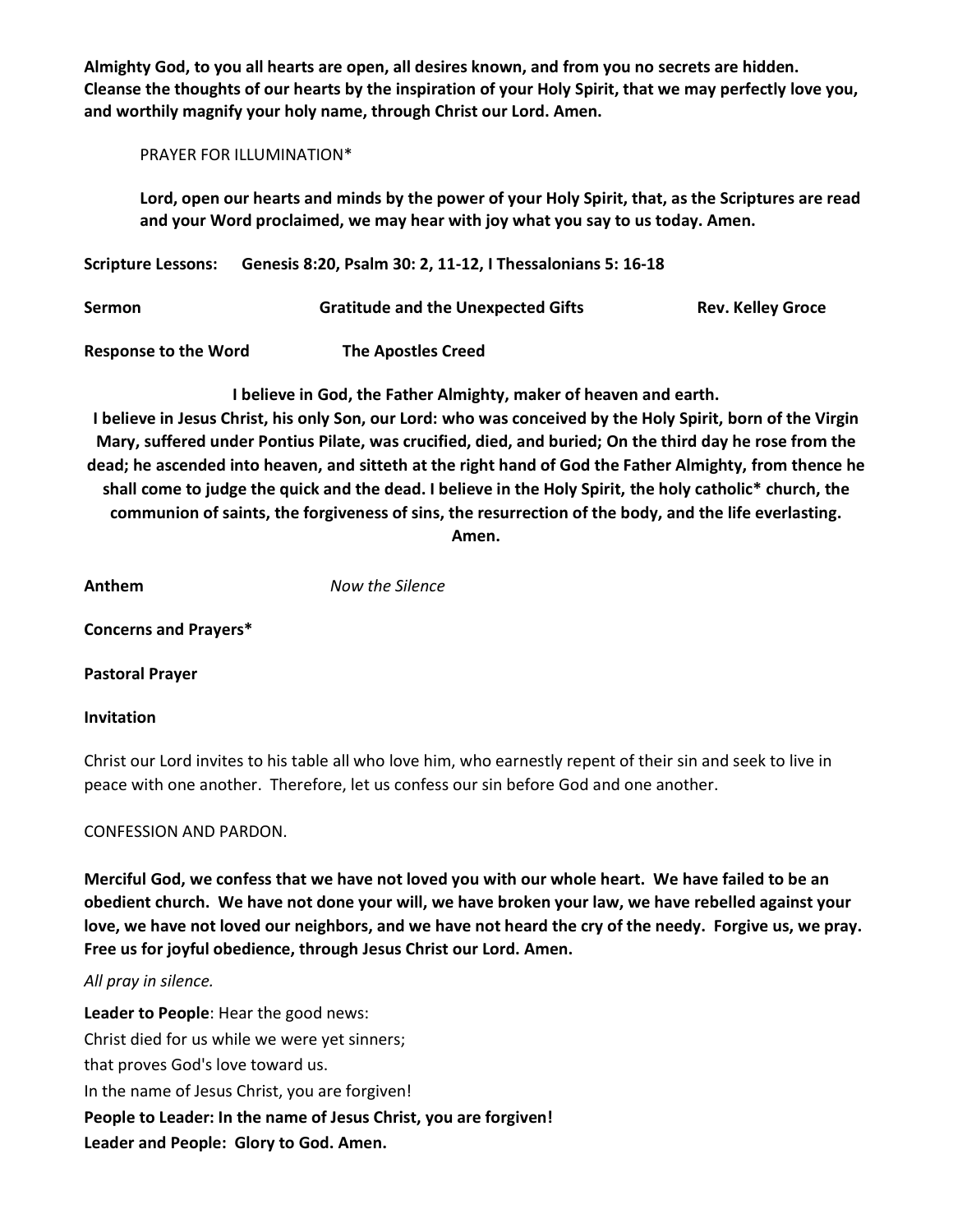# **Offering**

As forgiven and reconciled people, Let us offer ourselves and our gifts to God.

**Offertory Give Thanks** 

Thanksgiving and Communion

Taking the Bread and Cup

The Great Thanksgiving\*

The Lord be with you. And also with you. Lift up your hearts. We lift them up to the Lord. Let us give thanks to the Lord our God. It is right to give our thanks and praise.

It is right, and a good and joyful thing, always and everywhere to give thanks to you, Father Almighty, creator of heaven and earth. You formed us in your image and breathed into us the breath of life. When we turned away, and our love failed, your love remained steadfast. You delivered us from captivity, made covenant to be our sovereign God, and spoke to us through the prophets. And so, with your people on earth and all the company of heaven we praise your name and join their unending hymn:

Holy, holy, holy Lord, God of power and might, heaven and earth are full of your glory. Hosanna in the highest. Blessed is he who comes in the name of the Lord. Hosanna in the highest.

Holy are you, and blessed is your Son Jesus Christ. Your Spirit anointed him to preach good news to the poor, to proclaim release to the captives and recovering of sight to the blind, to set at liberty those who are oppressed, and to announce that the time had come when you would save your people. He healed the sick, fed the hungry, and ate with sinners. By the baptism of his suffering, death, and resurrection you gave birth to your Church, delivered us from slavery to sin and death, and made with us a new covenant by water and the Spirit. When the Lord Jesus ascended, he promised to be with us always, in the power of your Word and Holy Spirit. On the night in which he gave himself up for us, he took bread, gave thanks to you, broke the bread, gave it to his disciples, and said: "Take, eat; this is my body which is given for you. Do this in remembrance of me." When the supper was over, he took the cup, gave thanks to you, gave it to his disciples, and said: "Drink from this, all of you; this is my blood of the new covenant, poured out for you and for many for the forgiveness of sins. Do this, as often as you drink it, in remembrance of me." And so, in remembrance of these your mighty acts in Jesus Christ, we offer ourselves in praise and thanksgiving as a holy and living sacrifice, in union with Christ's offering for us, as we proclaim the mystery of faith.

Christ has died; Christ is risen; Christ will come again.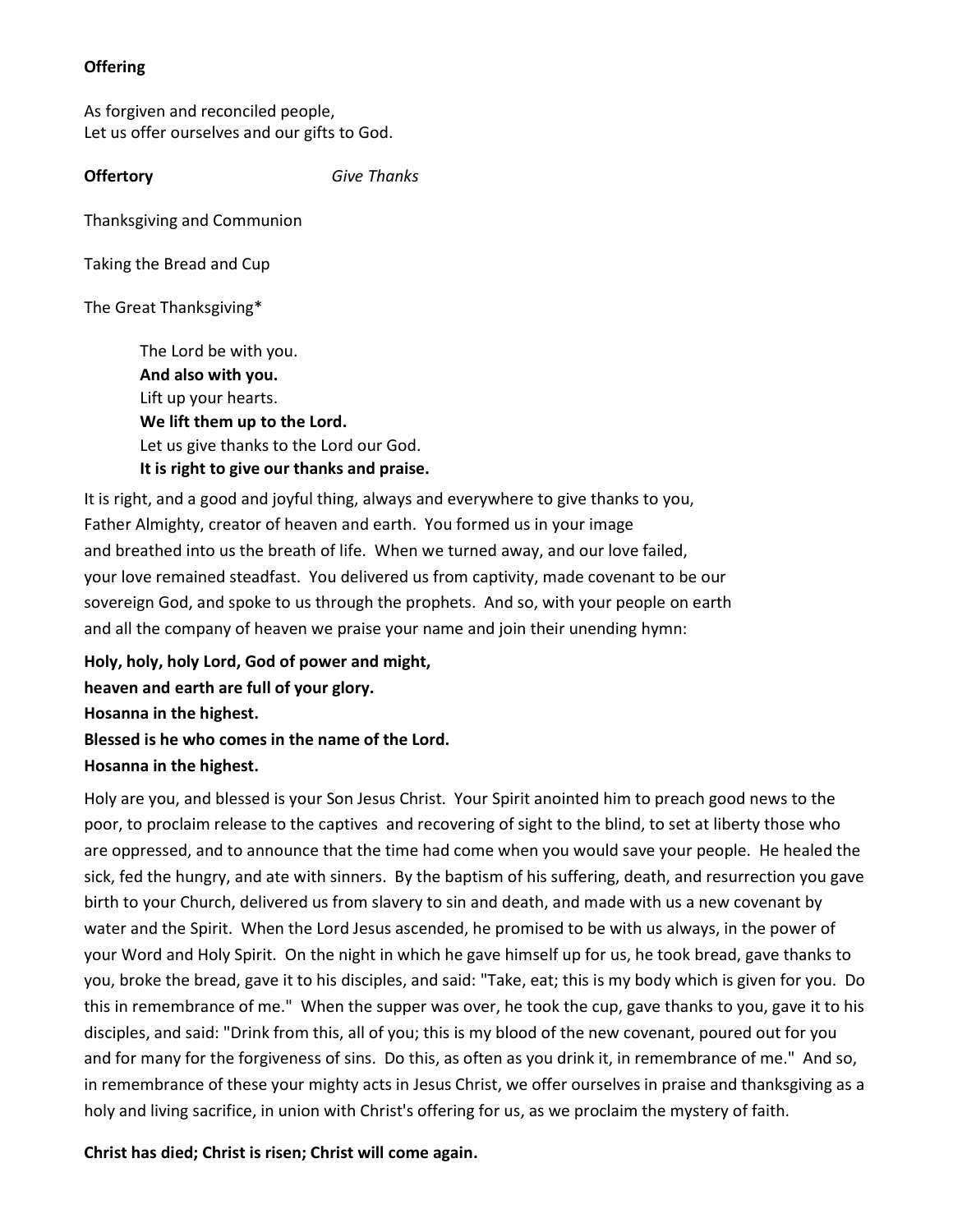Pour out your Holy Spirit on us gathered here, and on these gifts of bread and wine. Make them be for us the body and blood of Christ, that we may be for the world the body of Christ, redeemed by his blood. By your Spirit make us one with Christ, one with each other, and one in ministry to all the world, until Christ comes in final victory and we feast at his heavenly banquet. Through your Son Jesus Christ, with the Holy Spirit in your holy Church, all honor and glory is yours, almighty Father, now and forever. Amen.

# The Lord's Prayer

Our Father who art in heaven, hallowed be thy name. Thy kingdom come, thy will be done, on earth as it is in heaven. Give us this day our daily bread and forgive us our trespasses as we forgive those who trespass against us. Lead us not into temptation and deliver us from evil. For thine is the kingdom, the power, and the glory, forever. Amen.

# Breaking the Bread

Because there is one loaf, we, who are many, are one body, for we all partake of the one loaf. The bread which we break is a sharing in the body of Christ. The cup over which we give thanks is a sharing in the blood of Christ.

# GIVING THE BREAD AND CUP

# Prayer following Communion

Eternal God, we give you thanks for this holy mystery in which you have given yourself to us. Grant that we may go into the world in the strength of your Spirit, to give ourselves for others, in the name of Jesus Christ our Lord. Amen.

| <b>Hymn</b> | Now Thank We All Our God                                      | UMH 102, v. 1&3 |
|-------------|---------------------------------------------------------------|-----------------|
|             | 1. Now thank we all our God, with heart and hands and voices, |                 |
|             | who wondrous things has done, in whom this world rejoices;    |                 |

- who from our mothers' arms has blessed us on our way with countless gifts of love, and still is ours today.
- 3. All Praise and thanks to God the Father now be given; the Son, and him who reign with them in highest heaven; the one eternal God, whom earth and heaven adore; for thus it was, is now, and shall be evermore.

### Dismissal with Blessing

Go forth in peace. The grace of the Lord Jesus Christ, and the love of God, and the communion of the Holy Spirit be with you all. Amen.

Postlude Laudation…Gilbert Martin